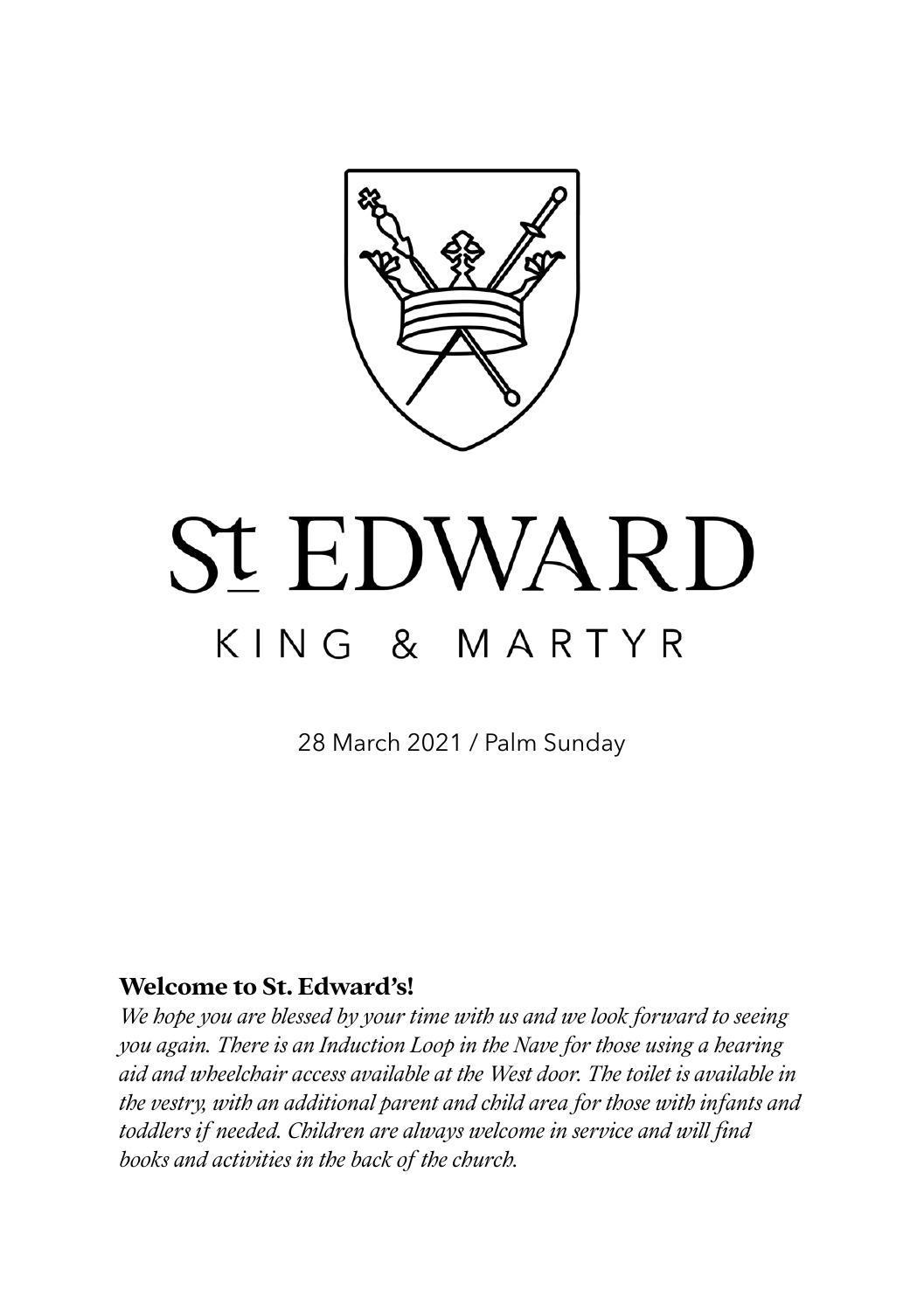#### **Hymn 60 - All Glory, Laud and Honour**

## **Welcome & Greeting**

Grace, mercy and peace from God our Father and the Lord Jesus Christ be with you. **And also with you.**

*(We have a moment of silence)*

#### **Preparation** *(Please sit or kneel)*

Hear the words of comfort our Saviour Christ says to all who truly turn to him: Come to me, all who labour and are heavy laden, and I will give you rest (Matthew 11.28) God so loved the world that he gave his only-begotten Son, that whoever believes in him should not perish but have eternal life (*John 3.16)*

Hear what Saint Paul says: This saying is true, and worthy of full acceptance, that Christ Jesus came into the world to save sinners (*1 Timothy 1.15)*

Hear what Saint John says: If anyone sins, we have an advocate with the Father, Jesus Christ the righteous; and he is the atoning sacrifice for our sins (*1 John 2.1, 2)* 

#### **Confession**

Wash away all my iniquity and cleanse me from my sin. Lord, have mercy. **Lord, have mercy.**

Against you, you only have I sinned and done what is evil in your sight. Christ, have mercy. **Christ, have mercy.**

Create in me a pure heart, O God, and renew a steadfast spirit within me. Lord, have mercy. **Lord, have mercy.**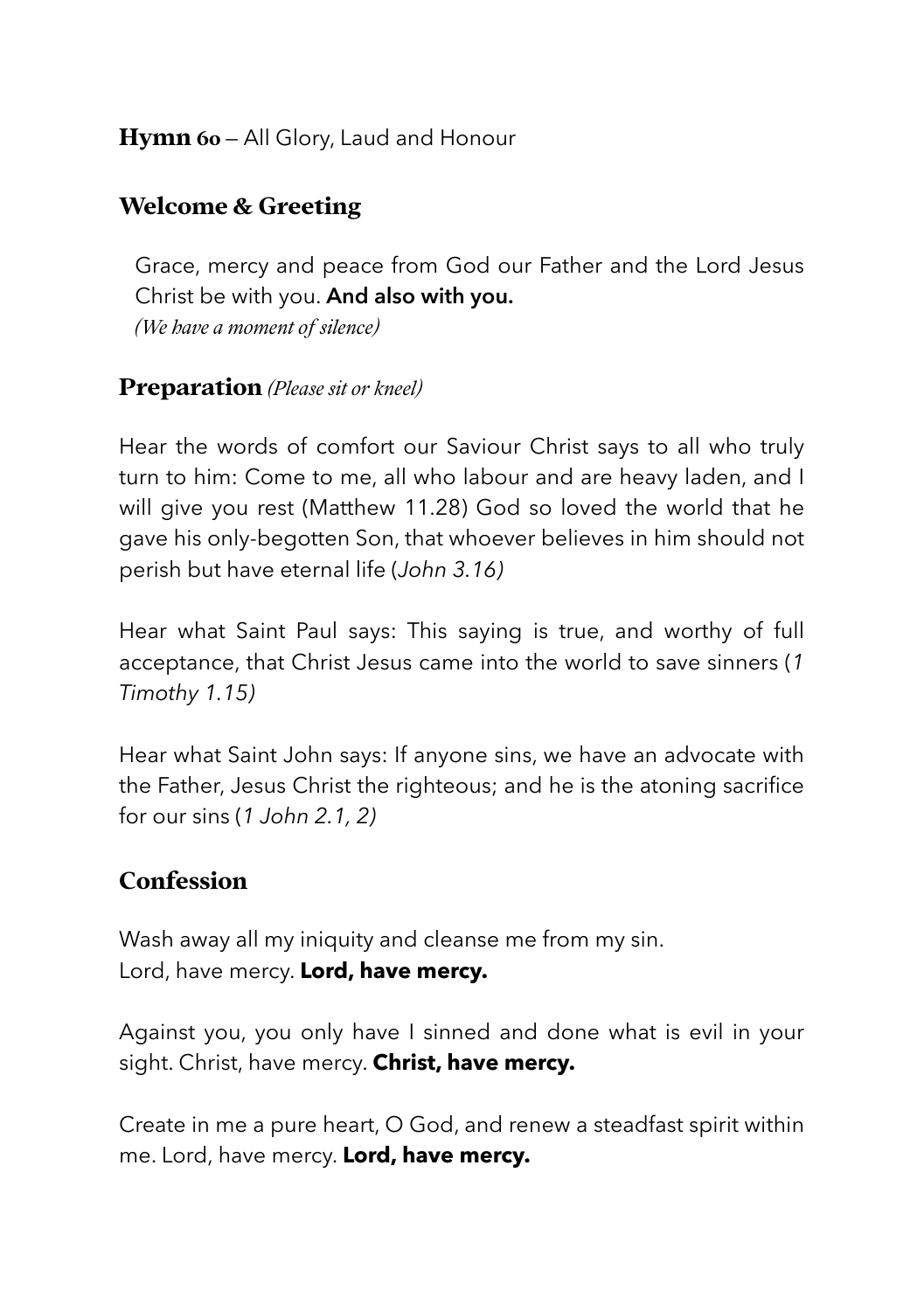## **Absolution**

Almighty God, who forgives all who truly repent, have mercy upon you, pardon and deliver you from all your sins, confirm and strengthen you in all goodness, and keep you in life eternal; through Jesus Christ our Lord. **Amen.**

# **The Collect**

**Almighty and everlasting God, who in your tender love towards the human race sent your Son our Saviour Jesus Christ to take upon him our flesh and to suffer death upon the cross: grant that we may follow the example of his patience and humility, and also be made partakers of his resurrection; through Jesus Christ your Son our Lord, who is alive and reigns with you, in the unity of the Holy Spirit, one God, now and for ever. Amen.**

#### **Old Testament Lesson** (Isaiah 50.4–9a)

4 The Lord God has given me the tongue of a teacher, that I may know how to sustain the weary with a word. Morning by morning he wakens— wakens my ear to listen as those who are taught. 5 The Lord God has opened my ear, and I was not rebellious, I did not turn backwards. 6 I gave my back to those who struck me, and my cheeks to those who pulled out the beard; I did not hide my face from insult and spitting. 7 The Lord God helps me; therefore I have not been disgraced; therefore I have set my face like flint, and I know that I shall not be put to shame; 8 he who vindicates me is near. Who will contend with me? Let us stand up together. Who are my adversaries? Let them confront me. 9 It is the Lord God who helps me; who will declare me guilty? All of them will wear out like a garment; the moth will eat them up.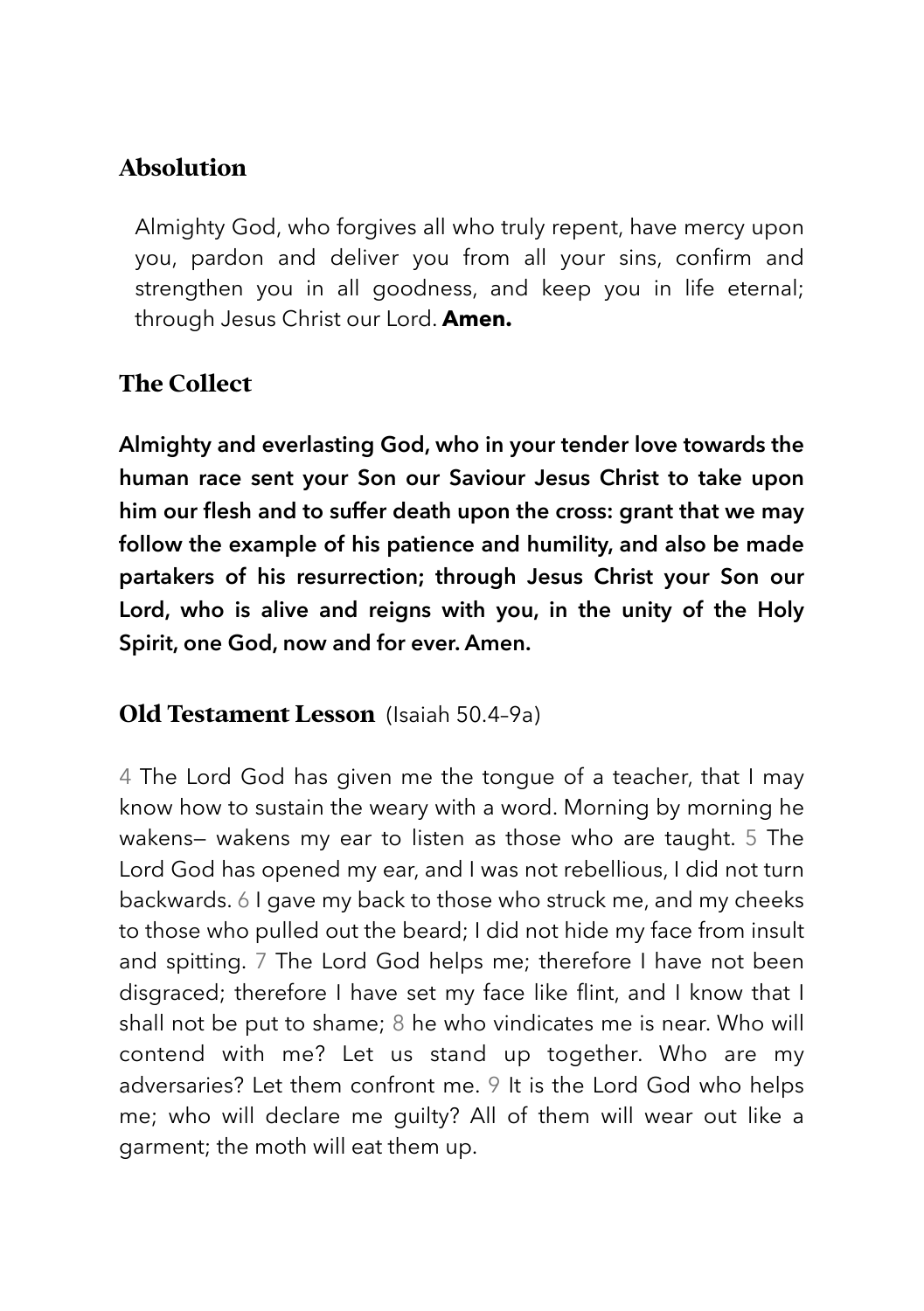This is the word of the Lord. **Thanks be to God.**



#### **From Psalm 118.1-2, 19-24** *(Please remain seated as the psalm is sung)*

- 1 O give thanks to the Lord, for he is good; his mercy endures for ever.
- 2 Let Israel now proclaim,

'His mercy endures for ever.'

- 19 Open to me the gates of righteousness, that I may enter and give thanks to the Lord.
- 20 This is the gate of the Lord; the righteous shall enter through it.
- 21 I will give thanks to you, for you have answered me and have become my salvation.
- 22 The stone which the builders rejected has become the chief cornerstone.
- 23 This is the Lord's doing, and it is marvellous in our eyes.
- 24 This is the day that the Lord has made; we will rejoice and be glad in it.

**Glory to the Father, and to the Son, and to the Holy Spirit, as it was in the beginning is now and shall be forever. Amen***.*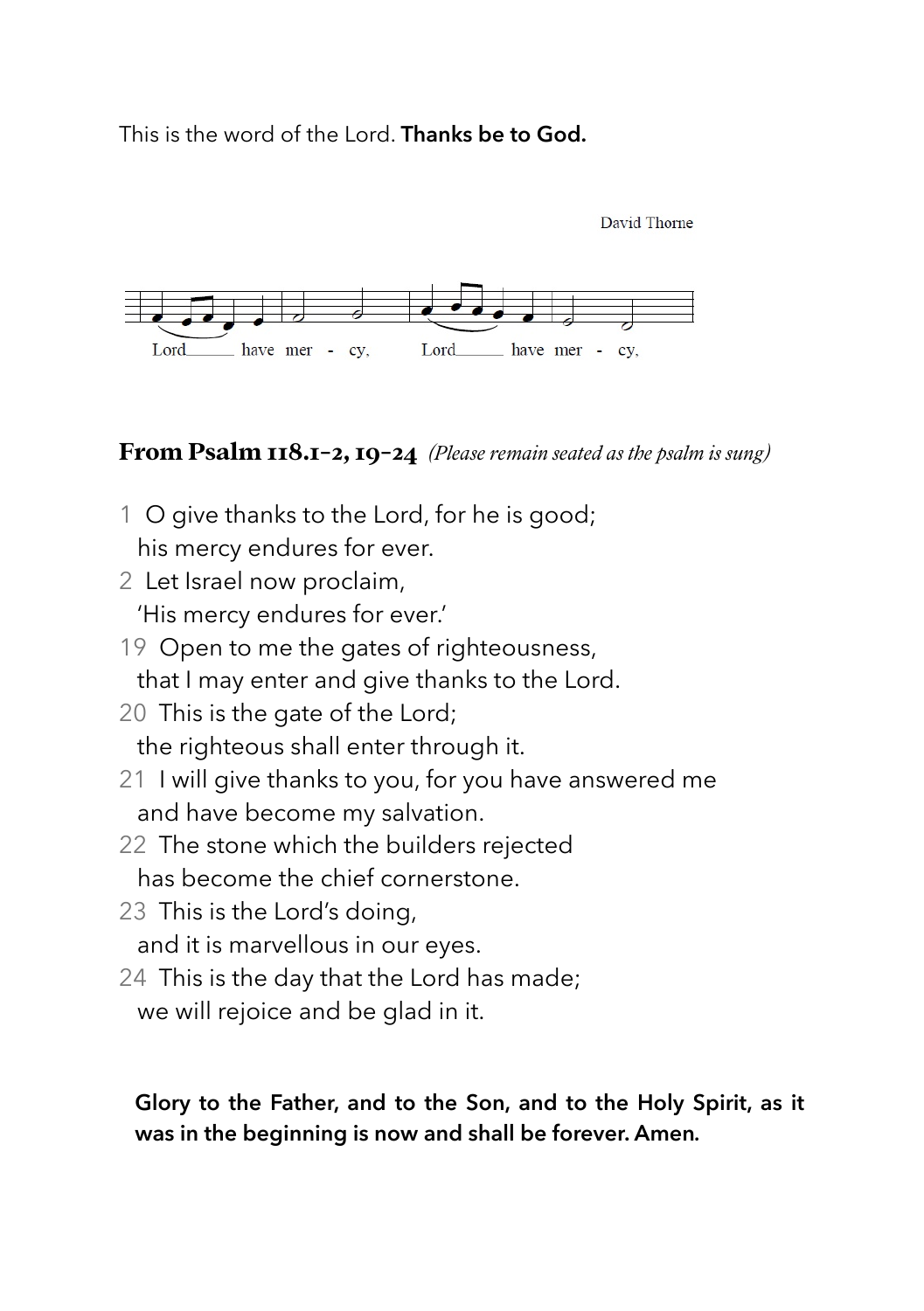#### **Gospel** *(We stand as we welcome the Gospel)*

Hear the Gospel of our Lord Jesus Christ according to Mark (11.1-11) **Glory to you, O Lord.**

When they were approaching Jerusalem, at Bethphage and Bethany, near the Mount of Olives, he sent two of his disciples 2 and said to them, 'Go into the village ahead of you, and immediately as you enter it, you will find tied there a colt that has never been ridden; untie it and bring it. 3 If anyone says to you, "Why are you doing this?" just say this, "The Lord needs it and will send it back here immediately." ' 4 They went away and found a colt tied near a door, outside in the street. As they were untying it, 5 some of the bystanders said to them, 'What are you doing, untying the colt?' 6 They told them what Jesus had said; and they allowed them to take it. 7 Then they brought the colt to Jesus and threw their cloaks on it; and he sat on it. 8 Many people spread their cloaks on the road, and others spread leafy branches that they had cut in the fields. 9 Then those who went ahead and those who followed were shouting, 'Hosanna! Blessed is the one who comes in the name of the Lord! 10 Blessed is the coming kingdom of our ancestor David! Hosanna in the highest heaven!' 11 Then he entered Jerusalem and went into the temple; and when he had looked around at everything, as it was already late, he went out to Bethany with the twelve.

This is the Gospel of the Lord. **Praise to you, O Christ.**

**Sermon** "Hosanna! The Lord Saves!" -Mark Scarlata

#### **Affirmation of Faith** *(We stand to declare our faith together)*

**Though he was divine, he did not cling to equality with God, but made himself nothing. Taking the form of a slave, he was born in human likeness. He humbled himself and was obedient to death,**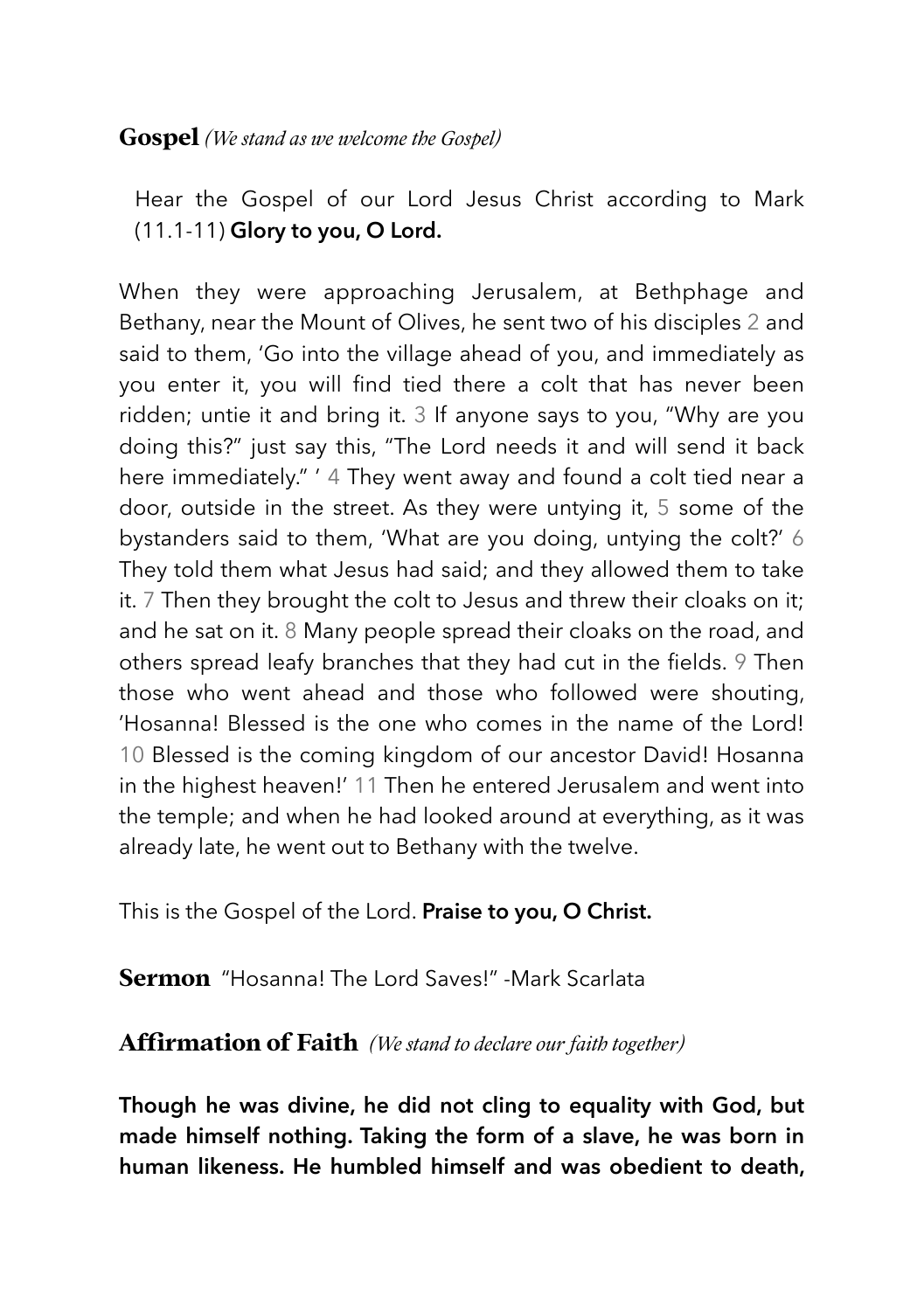**even the death of the cross. Therefore God has raised him on high, and has given him the name above every name: that at the name of Jesus every knee should bow, and every voice proclaim that Jesus Christ is Lord, to the glory of God the Father. Amen.**

### **Prayers of Intercession** *(Please sit or kneel for our intercessions)*

*(Intercessor says*) Lord, in your mercy (*We respond*) **Hear our prayer.** (*at the end we pray together*) **Merciful Father, accept these prayers for the sake of your Son, our Saviour Jesus Christ. Amen.**

## **The Peace**

Since we are justified by faith we have peace with God through our Lord Jesus Christ, who has given us access to his grace (Rom. 5.1, 2). The peace of the Lord be always with you.

**And also with you.**

**Hymn 61** - Ride On, Ride On In Majesty

#### **The Eucharistic Prayer**

The Lord be with you. **And also with you.** Lift up your hearts. **We lift them to the Lord.** Let us give thanks to the Lord our God. **It is right to give thanks and praise.**

It is indeed right and good to give you thanks and praise, almighty God and everlasting Father, through Jesus Christ your Son. For in these forty days you lead us into the desert of repentance that through a pilgrimage of prayer and discipline we may grow in grace and learn to be your people once again. Through fasting, prayer and acts of service you bring us back to your generous heart.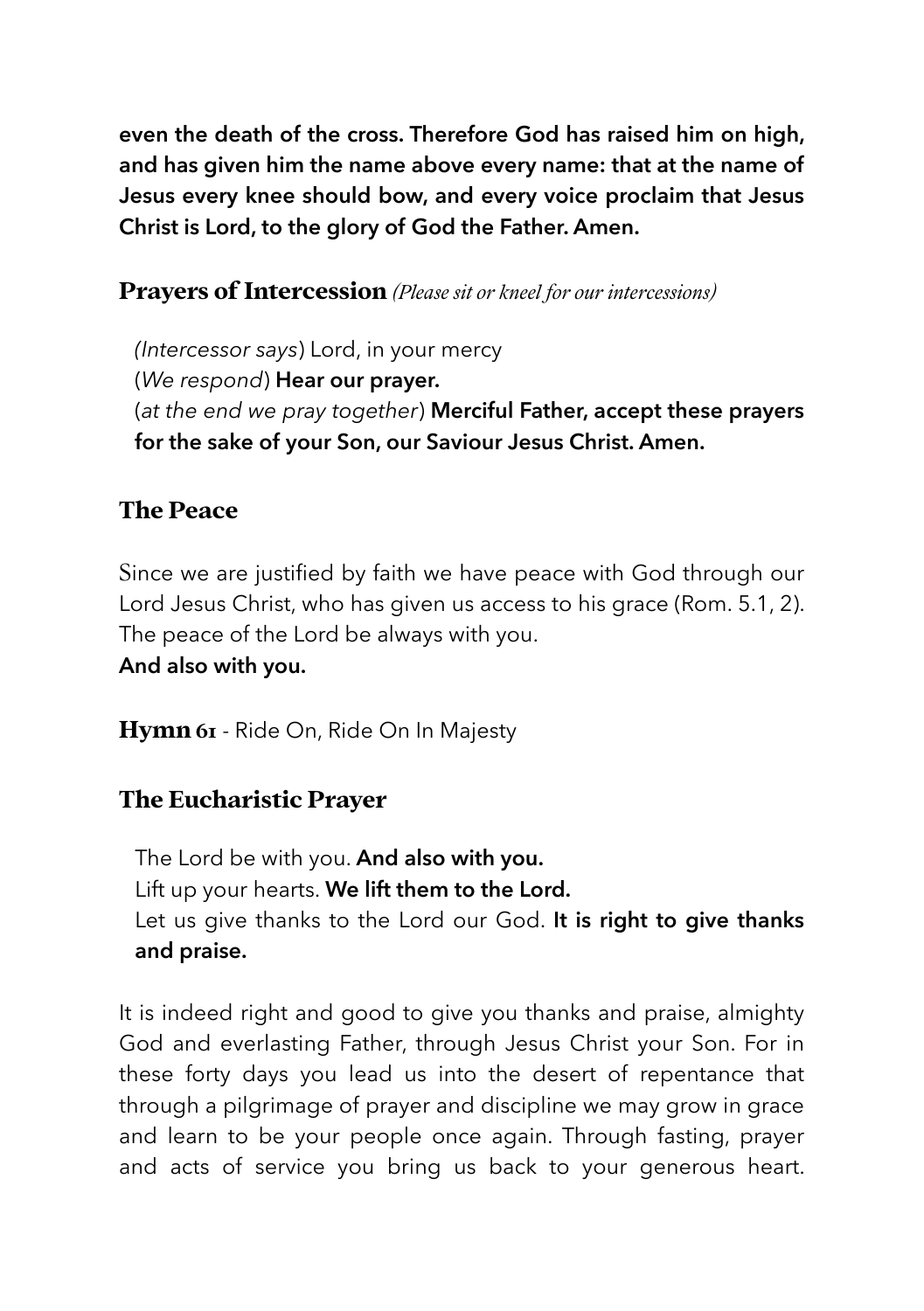Through study of your holy word you open our eyes to your presence in the world and free our hands to welcome others into the radiant splendour of your love. As we prepare to celebrate the Easter feast with joyful hearts and minds we bless you for your mercy and join with saints and angels forever praising you and singing:

## **Holy, holy, holy Lord, God of power and might, heaven and earth are full of your glory. Hosanna in the highest. Blessed is he who comes in the name of the Lord. Hosanna in the highest.**

We praise and bless you, loving Father, through Jesus Christ, our Lord; and as we obey his command, send your Holy Spirit, that broken bread and wine outpoured may be for us the body and blood of your dear Son.

On the night before he died he had supper with his friends and, taking bread, he praised you. He broke the bread, gave it to them and said: Take, eat; this is my body which is given for you; do this in remembrance of me. When supper was ended he took the cup of wine. Again he praised you, gave it to them and said: Drink this, all of you; this is my blood of the new covenant, which is shed for you and for many for the forgiveness of sins. Do this, as often as you drink it, in remembrance of me.

So, Father, we remember all that Jesus did, in him we plead with confidence his sacrifice made once for all upon the cross. Bringing before you the bread of life and cup of salvation, we proclaim his death and resurrection until he comes in glory.

Christ is the bread of life.

**When we eat this bread and drink this cup, we proclaim your death, Lord Jesus, until you come in glory.**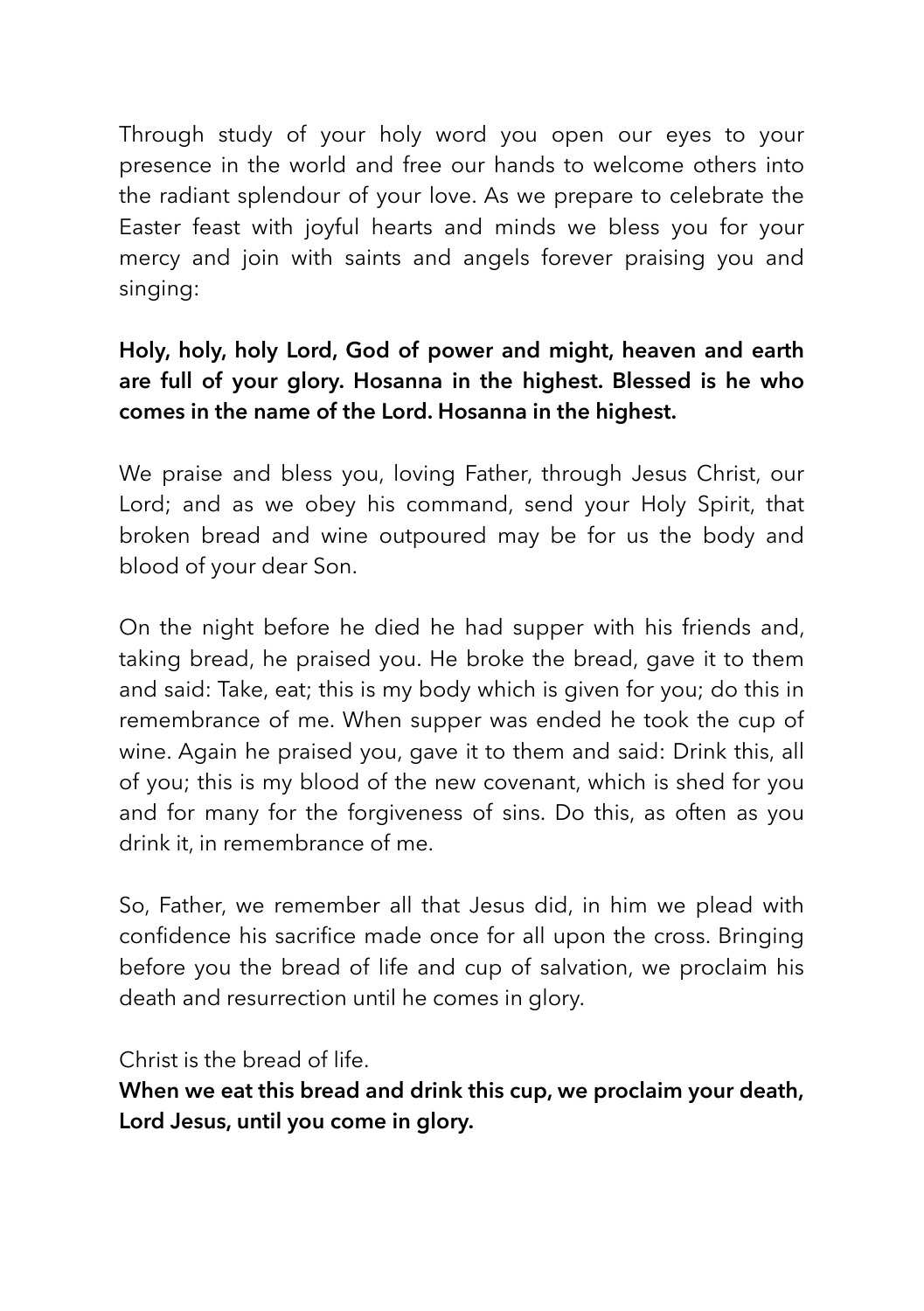Lord of all life, help us to work together for that day when your kingdom comes and justice and mercy will be seen in all the earth. Look with favour on your people, gather us in your loving arms and bring us with all the saints to feast at your table in heaven. Through Christ, and with Christ, and in Christ, in the unity of the Holy Spirit, all honour and glory are yours, O loving Father, for ever and ever. **Amen**.

## **The Lord's Prayer** *(Please sit or kneel)*

Let us pray with confidence as our Saviour has taught us:

**Our Father in heaven, hallowed be your name; your kingdom come; your will be done; on earth as in heaven. Give us today our daily bread. Forgive us our sins, as we forgive those who sin against us. Lead us not into temptation; but deliver us from evil. For the kingdom, the power and the glory are yours, now and forever. Amen.**

We break this bread to share in the body of Christ. **Though we are many, we are one body, because we all share in one bread.**

**Lamb of God, you take away the sins of the world, have mercy on us. Lamb of God, you take away the sins of the world, have mercy on us. Lamb of God, you take away the sins of the world, grant us peace.**

Draw near with faith. Receive the body of our Lord Jesus Christ which he gave for you, and his blood which he shed for you. Eat and drink in remembrance that he died for you, and feed on him in your hearts by faith with thanksgiving.

**We do not presume to come to this your table, merciful Lord, trusting in our own righteousness, but in your manifold and great mercies. We are not worthy so much as to gather up the crumbs**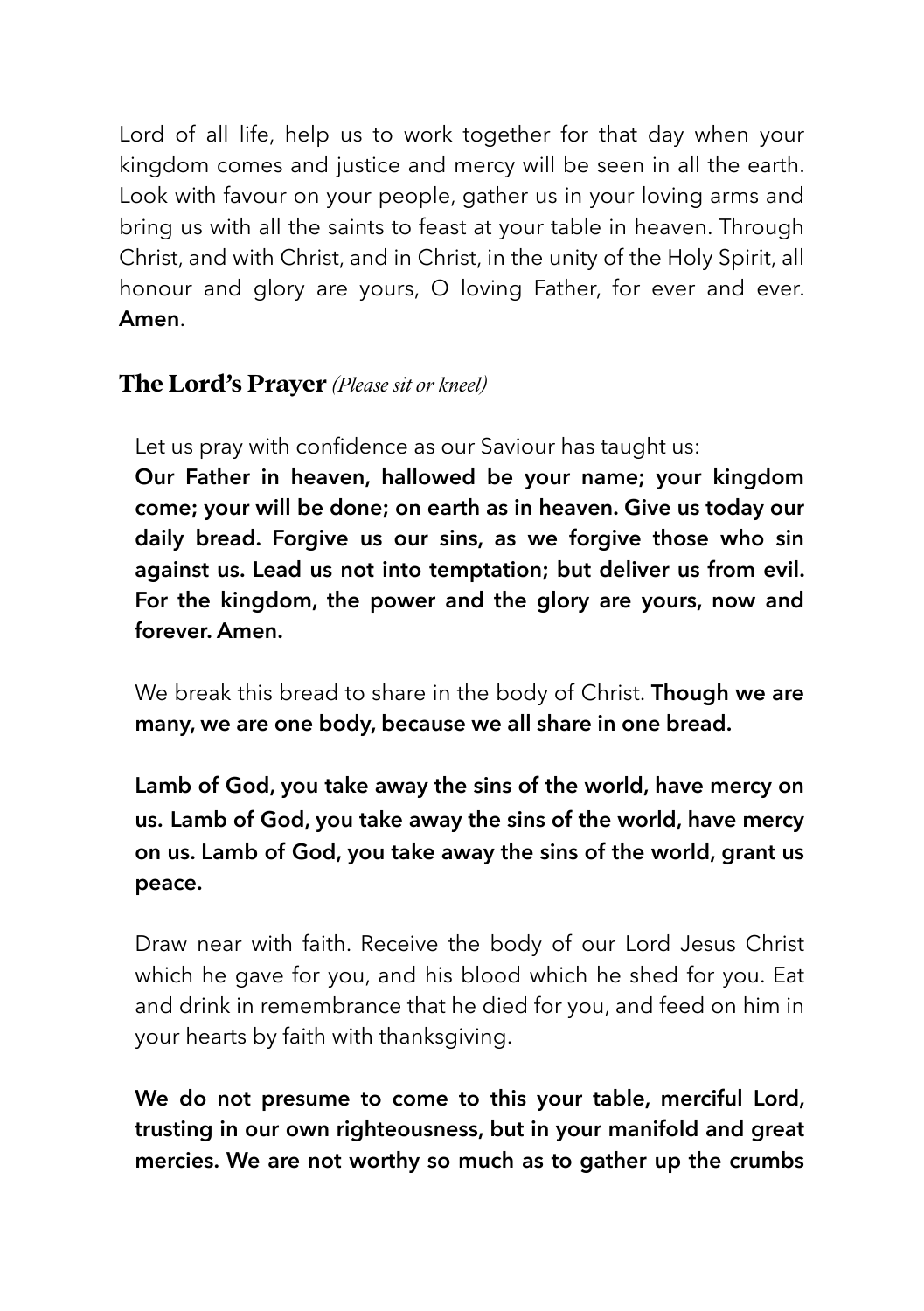**under your table. But you are the same Lord whose nature is always to have mercy. Grant us therefore, gracious Lord, so to eat the flesh of your dear Son Jesus Christ and to drink his blood, that our sinful bodies may be made clean by his body and our souls washed through his most precious blood, and that we may evermore dwell in him, and he in us. Amen***.*

*(All who regularly receive communion in their church are welcome to receive here. Those who do not receive communion are invited to come forward for a blessing, with their hands downwards on the altar rail. If you require a gluten-free wafer, please raise one finger at the altar rail.)*

# **Prayer after Communion**

**Father of all, we give you thanks and praise, that when we were still far off you met us in your Son and brought us home. Dying and living, he declared your love, gave us grace, and opened the gate of glory. May we who share Christ's body live his risen life; we who drink his cup bring life to others; we whom the Spirit lights give light to the world. Keep us firm in the hope you have set before us, so we and all your children shall be free, and the whole earth live to praise your name; through Christ our Lord. Amen***.*

**Hymn 63** — My Song is Love Unknown

#### **Notices**

#### **Blessing**

May Christ give you grace to grow in holiness, to deny yourselves, take up your cross, and follow him; and the blessing of God almighty, the Father, the Son, and the Holy Spirit, be among you and remain with you always. *Amen***.**